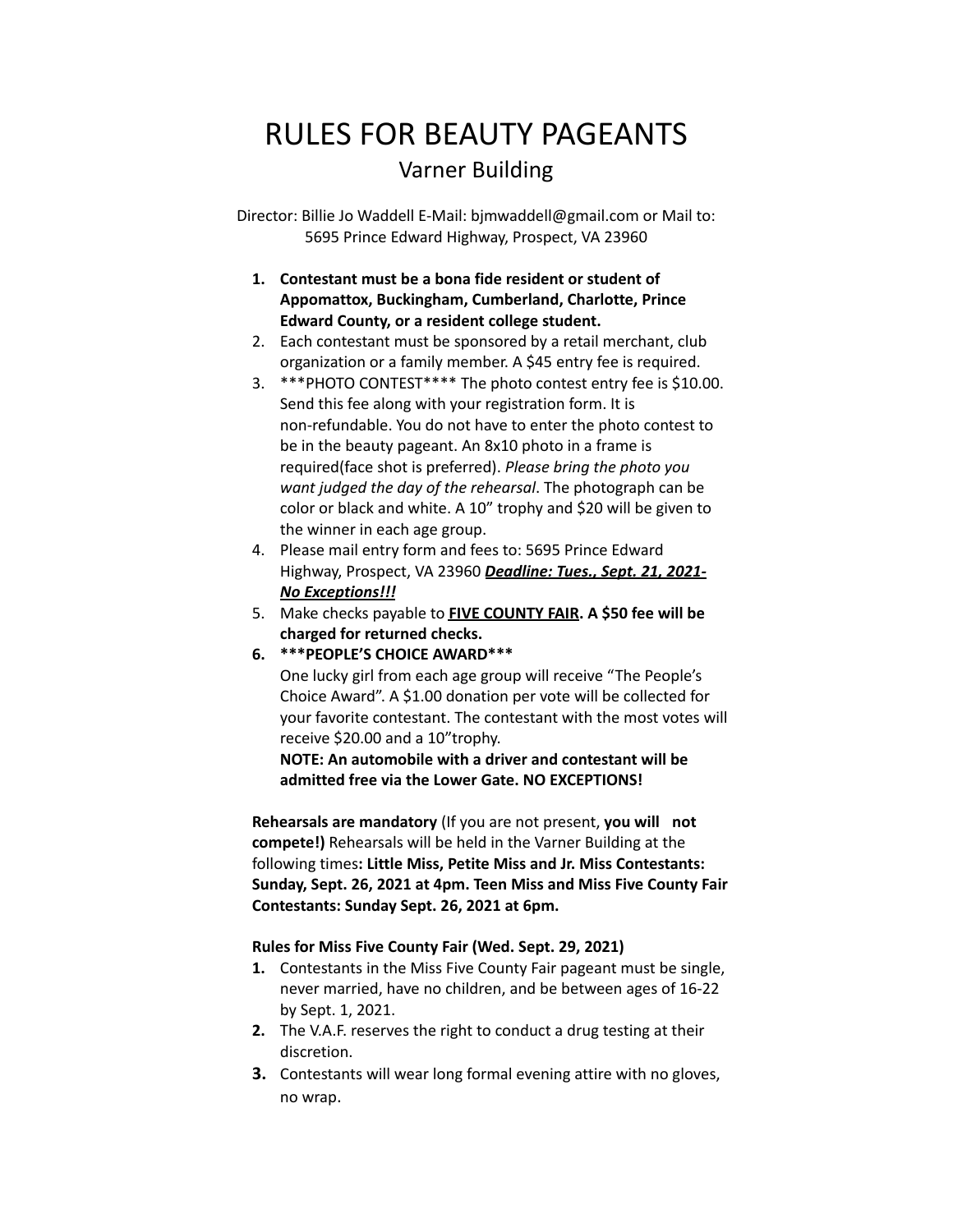- 4. The winner, "Miss Five County Fair", will receive a 24" trophy, a sash, a tiara, and a prize of \$100.00, The Five County Fair Association will pay the \$250.00 entry fee to the State Pageant and one-room, two-night hotel lodging for the State Convention in January 2022. The first runner-up will receive a 18" trophy and the second runner-up will receive a 12" trophy.
- 5. There will be a 5pm interview prior to the pageant at Brookview Lodge, Farmville. The contestant must be prepared to answer questions from her registration form, give a one-minute speech on her platform and answer any other questions that the judge may have for her. All participants, except winners, will be given a 10" trophy.

#### **Rules for Teen Miss Five County Fair (Wed., Sept. 29, 2021)**

Teen Miss must be 13-15 years old by Sept. 1, 2021.

- 1. Contestant will wear a dressy dress or a pageant gown.
- 2. Contestant will participate in the reception at Brookview Lodge at 5pm.
- 3. The winner, "Teen Miss Five County Fair", will receive a 24" trophy, a sash, and a tiara. The first runner-up will receive a 18" trophy and the second runner-up with receive a 12" trophy.

#### **Rules for Junior Miss Five County Fair (Tues., Sept. 28, 2021)**

- **1.** Junior Miss must be 10-12 years old by Sept. 1, 2021.
- **2.** Contestant will wear a dressy dress or a pageant dress
- **3.** The winner, "Junior Miss Five County Fair", will receive a 24" trophy, sash, and a tiara. The first runner-up will receive a 18" trophy and the second runner-up will receive a 12" trophy.

#### **Rules for Petite Miss Five County Fair (Tues., Sept. 28, 2021)**

- 1. Petite Miss must be 7-9 years old by Sept. 1, 2021.
- 2. Contestant will wear a dressy dress or a pageant dress.
- 3. The winner", "Petite Miss Five County Fair", will receive a 18" trophy and the second runner-up will receive a 12" trophy.

#### **Rules for Little Miss Five County Fair (Tues., Sept. 28, 2021)**

- 1. Little Miss must be 5-6 years old by Sept. 1, 2021.
- 2. Contestant will wear a dressy dress or a pageant gown.
- 3. The winner, "Little Miss Five County Fair", will receive a 24" trophy, sash, and a tiara. The first runner-up will receive a 18" trophy, and the second runner-up will receive a 12" trophy.

\*Please note: Once the contest begins at 7:00 or 7:30pm no one except the pageant personnel and contestants are allowed in the dressing rooms! \*Changes from previous years: Pageants will start at 7:00pm on Tuesday night and 7:30pm on Wednesday night. Winners will be announced after the pageant.